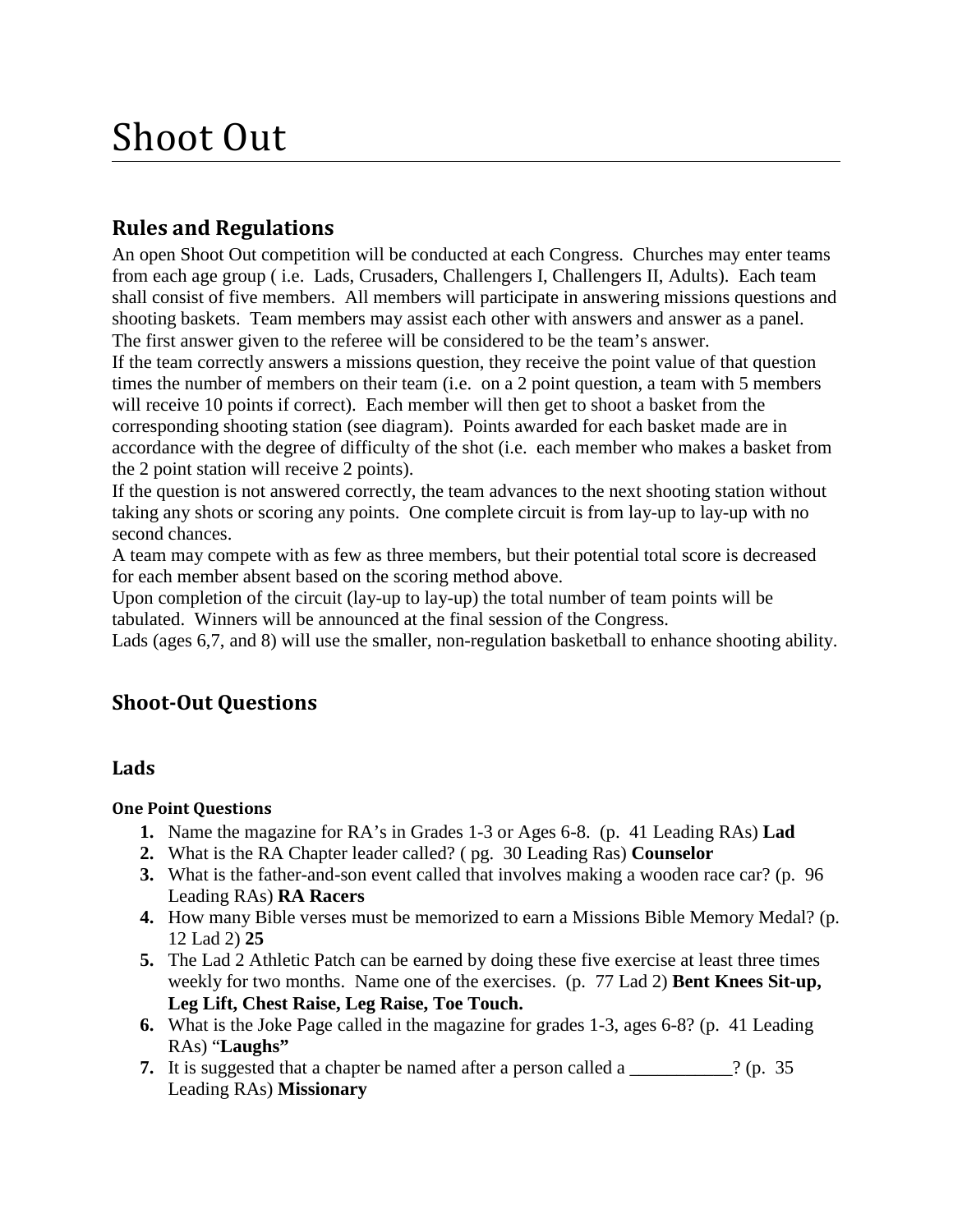- **8.** What three basic types of missionaries are there? (p. 35 Leading RAs) **North American, International, and state or associational missionaries.**
- 9. Name any State, Home, or International Missionary.
- **10.** What color is the vest worn to display patches earned in RA's? (p. 45 Leading RAs) **Blue denim/Kaki**
- 11. What do we mean by International Missions?
- 12. Tell how you can be a missionary in your own community.
- 13. What do we mean by Home Missions?
- 14. What do we mean by State Missions?
- **15.** What is the Royal Ambassador Motto? (p. 3 Lad 2) **We are Ambassadors for Christ 2 Cor. 5:20**
- **16.** Name one job a missionary might do. **Doctor, preacher, teacher, agriculturist, church planter, business manager**
- **17.** What is an "MK"? **A missionary kid**
- 18. What is your pastor's name?
- 19. What is the name of your association's Director of Missions?

# **Two Point Questions**

- **1.** There are 3 levels of advancement in the Lad Campcraft Workbook; name one.**Discoverer 1, 2, or 3**
- **2.** What special day in a missionary's life is set aside? **Birthday**
- **3.** The state office for RA work in Kentucky is located where? **Middletown or Louisville.**
- **4.** Name one of the five areas of advancement in the 3 Lad advancement manuals. **Your Chapter, Your Church, Your Neighbor, Your Life, Your Home.**
- **5.** In what city and state is the International Mission Board located? **Richmond, Virginia**
- **6.** What are the scriptures a Lad must read or have read to him? (p.8 Lad 3) **2 Cor 5:20**
- **7.** Where can you find the names of missionaries who have birthdays in this week? (p. 46 LAD 3) **Missionary Prayer Calendar**
- **8.** In what state did Royal Ambassadors begin? (p. 283 RA New Testament) **Kentucky**
- **9.** Name two helpful deeds you can do to help your parents. **Wash dishes, clean room, cut the grass, make your bed, wash car, etc.**
- **10.** What is the ceremony a Lad must participate in to join Lads? (p. 8 Lad 3) **Opening Ceremony**

- **1.** In what city and state is the North American Mission Board located? **Alpheretta, Georgia**
- **2.** The agency that works with our missionaries who work in other countries outside the U.S., is called what? **International Mission Board**
- **3.** Royal Ambassadors began in the year \_\_\_\_\_\_\_\_\_. (p. 283, RA New Testament) **1883**
- **4.** What is the Royal Ambassador Motto? (p. 283, RA New Testament) **"We are ambassadors for Christ" 2 Cor. 5:20**
- **5.** What are the RA colors? (p. 21 Lad Counselor's Self-Study Guide) **Blue, Gold, and White**
- **6.** What are the eight parts of a Classic RA Chapter Meeting. (p. 26 Lad Counselor's Self-Study Guide) **Opening, Virtue Exportation, Mission Games and Activities, Personal Growth Time, Closing.**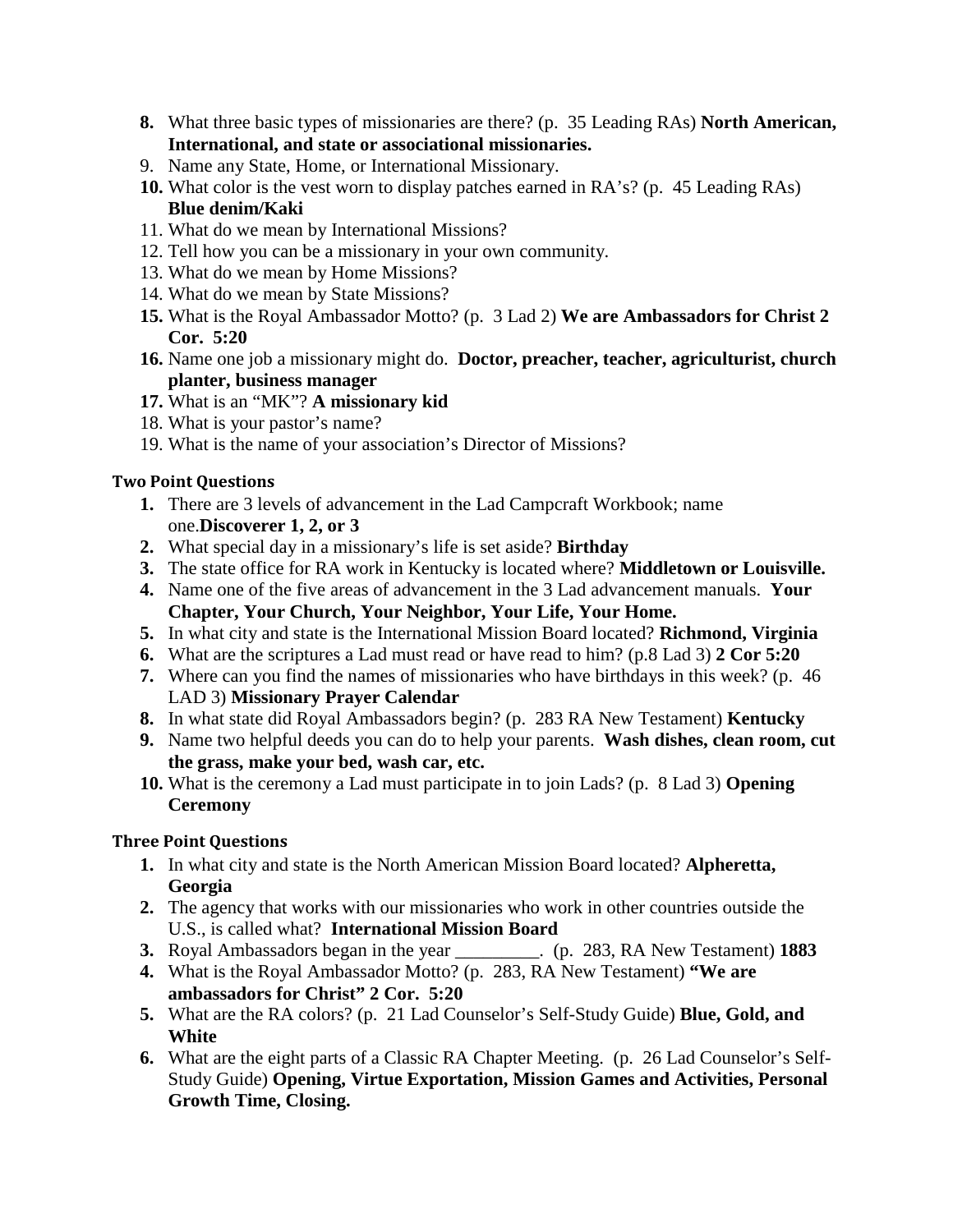**7.** Name one of the 5 ways to accomplish the RA Purpose. **Chapter meetings, advancement plans, missions activities, meaningful relationships, and interest activities**

# **Four Point Questions**

- **1.** Say the Pledge to the Christian Flag. (Kentucky Free Materials) **I pledge allegiance to the Christian flag, and to the Savior for whose kingdom it stands, one brotherhood uniting all Christians in service and love**
- **2.** Say the RA pledge. (p. 11 Lad Counselor's Self-Study Guide) **As a Royal Ambassador, I will do my best: to become a well-informed responsible follower of Christ, to have a Christlike concern for all people, to learn how to carry the message of Christ around the world, to work with others in sharing Christ, and to keep myself clean and healthy in mind and body.**
- **3.** For whom is our International Mission offering named? **Lottie Moon**
- **4.** For whom is our Home Mission offering named? **Annie Armstrong**
- **5.** The Commission by Jesus to His followers is found in what scripture? **Matthew 28:19- 20**
- **6.** When was RAs officially started? (p. 123 Leading Royal Ambassadors) **1908**
- **7.** When was Royal Ambassadors transferred from WMU to Brotherhood? (p. 123 Leading RAs) **1954**
- **8.** What are the four age groups the Brotherhood program has? **Royal Ambassadors for boys in Grades 1-6, Challengers for young men grades 7-12, and Baptist Men on Mission 18 and older.**

# **Five Point Questions**

- **1.** Who was instrumental in beginning RAs for the Woman's Missionary Union? (p. 123 Leading RAs) **Fannie Heck**
- 2. What is the recommended number of Lads per chapter? (p. 123 Leading RAs) **10**
- **3.** How long should a RA Chapter Meeting be? (p. 124 Leading Ras) **At least 1 hour, preferably 1 ½ hours**
- **4.** What are the five tasks of Brotherhood? (p. 124 Leading Ras) **Engage in missions activities, teach missions, pray for and give to missions, develop personal ministry and interpret and undergird to work of the church and denomination.**
- **5.** To what country did Bill Wallace go as a missionary? **China**
- **6.** Name the church and city where RAs began in Kentucky. (p. 283 RA New Testament) **First Baptist Church, Owensboro**
- **7.** The largest Baptist church in the world is located in what country? **Korea**

# **Crusaders**

# **One Point Questions**

- **1.** What is the RA Motto? (p. 7 Page ) **We are Ambassadors for Christ.**
- **2.** What are the five parts to earning the Page 4 Shield? (p. 11 Page) **Your Life, Your Home, Your Chapter, Your Church, and Your State.**
- **3.** What is tithing? (p. 47 Page) **Tithing is giving one-tenth of the money you earn to God**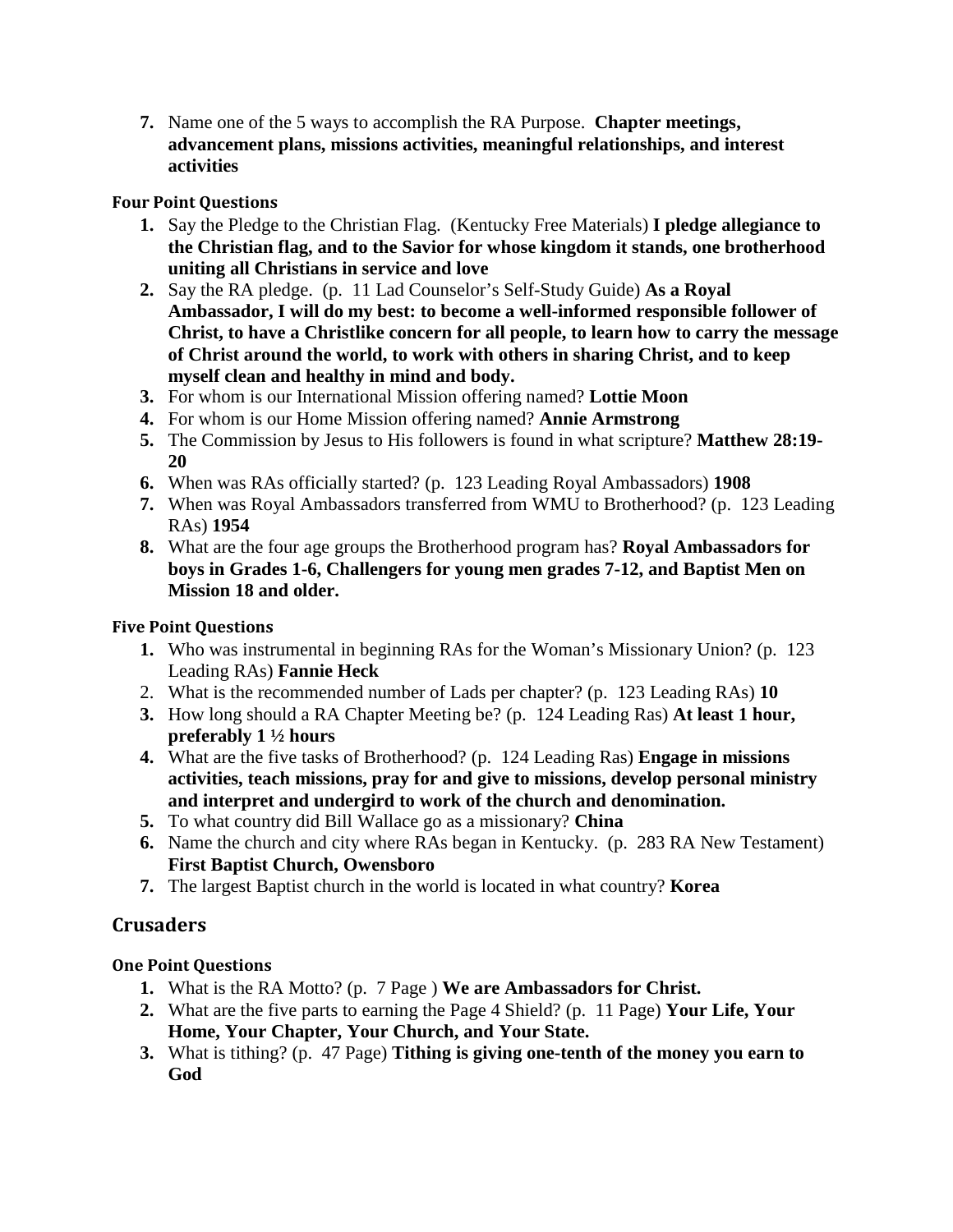- **4.** A tithe helps your church and Baptist state work through what Program? (p. 48 Page)**The Cooperative Program**
- **5.** If you have a Bronze Missions Bible Memory Medal on your vest with no stars on it, how many Bible verses have you memorized? (p. 106-107 Page) **25**
- **6.** In earning the Page 4 Athletic Patch what are the five exercises that must be done at least three times weekly for a period of three months? (p. 113 Page) **Bent Knees Sit Up, Leg Lift, Chest Raise, Leg Raise, and Toe Touch.**
- **7.** What is the purpose of RAs? **To lead boys in first through sixth grade to live an on mission lifestyle.**
- **8.** What is the Joke Page called in the magazine for grades 4-6? (Crusader Magazine) **"Chuckles"**
- 9. Tell how you can be a missionary in your own community.
- **10.** What are the three advancement levels for Crusaders? (p. 92-93 Leading RAs) **Page 4(Mission Max), Squire 5 (Daring Depths), and Knight 6 (Rawhide Wranglers).**

# **Two Point Questions**

- **1.** There are 3 levels of advancement in the Crusader Campcraft Workbook Preface. Name one. **Hiker, Camper, Woodsman**
- **2.** What is the Crusader advancement book for 4th graders? **Page**
- **3.** What special day in a missionary's life is set aside? **Birthday**
- **4.** The Southern Baptist Agency that works with the home missionaries is called what? **The North American Mission Board**
- **5.** What do the letters "SBC" stand for? (p. 284 RA New Testament) **Southern Baptist Convention**
- **6.** What is First Aid? (p. 17 Crusader Campcraft) **First aid is the immediate care given to a person who has been hurt or become sick.**
- **7.** What is a latrine? (p. 19 Crusader Campcraft) **A latrine is the camper's version of a restroom.**
- **8.** How many Books are there in the Bible? **66**
- **9.** How many Books are there in the New Testament? **27**
- **10.** The ideal size for a Crusader Chapter is \_\_\_. (p. 16 Crusader Counselor Self-Study Guide) **10 & 2 Counselors**
- **11.** What is the Scripture a Crusader must read, or have read to him? (p. 21 Crusader Counselor Self-Study Guide) **John 6:1-15**
- **12.** What does the crown on the Royal Ambassador Insignia stand for? (p. 21 Crusader Counselor Self-Study Guide) **For service to Christ and others**
- **13.** How often should a chapter register with the State Office? (p. 25 Crusader Counselor Self-Study Guide) **Annually**

- **1.** In what city and state is the North American Mission Board located? **Alpharetta, Georgia**
- **2.** What is one of the six parts to earning the Squire shield? (p.l1, Squire Advancement Book ) **Your, Life, Your Home, Your Chapter, Your Church, and Your Nation**
- **3.** Name two things you could wear for a summer hike. (p. 26 Brotherhood Campcraft) **Light-weight hat or cap; long-sleeved, light-weight shirt, long blue jeans; belt; low-**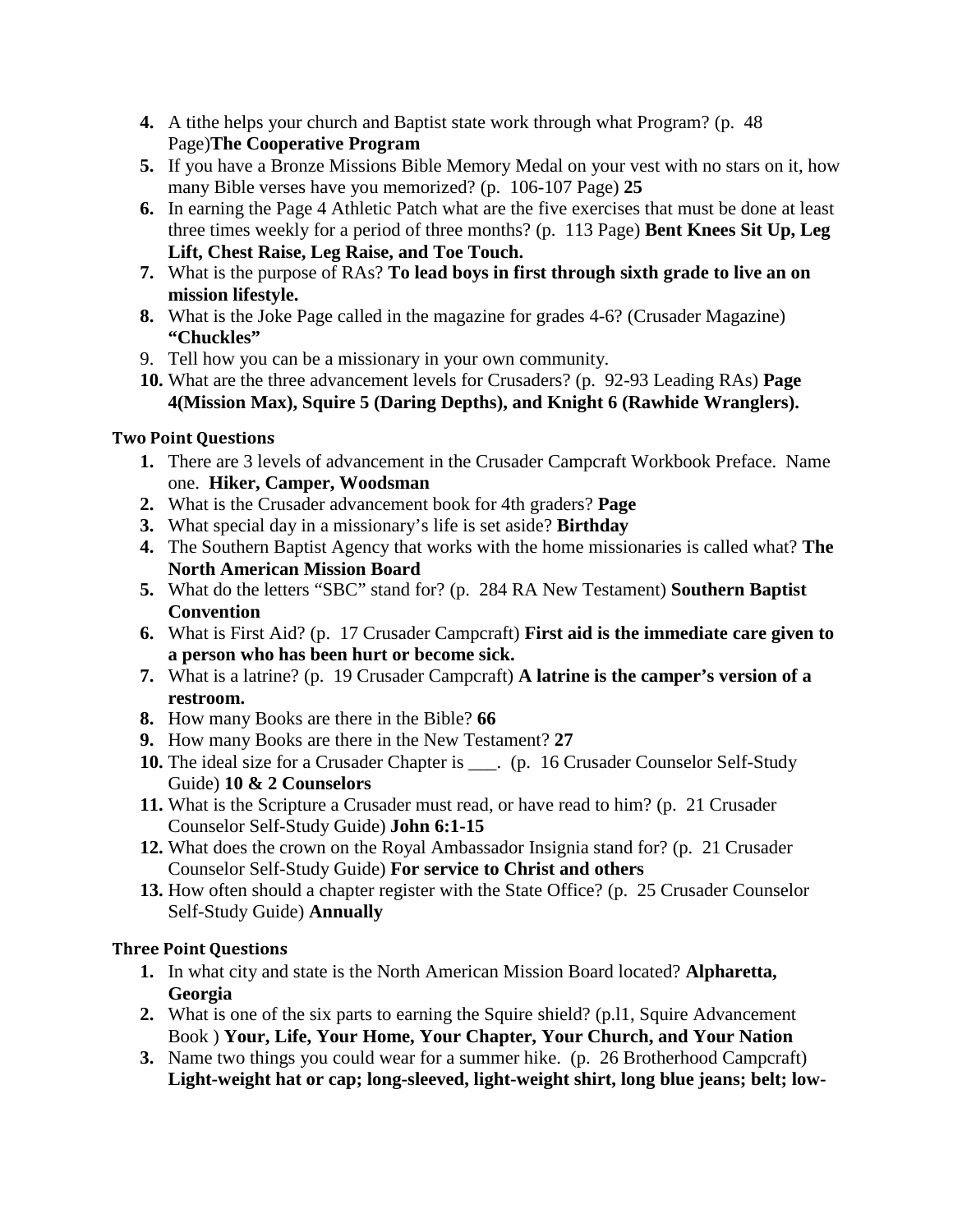**top leather; lace-up shoes (for most hikes, high-top leather, lacedshoes ( for rough country); cotton or wool socks; underclothing; light-weight jacket; and rain gear.**

- **4.** Name two things you should wear for a winter hike. (p. 27 Brotherhood Campcraft) **Warm hat or cap; long-sleeved wool or flannel shirt; jeans or long wool slacks; belt; jacket; long insulated or thermal underwear; wool socks; high-top leather shoes; gloves or mittens; handkerchief and/or large bandanna; and rain wear.**
- **5.** Name the Crusader workbook for 5th graders. (p. 30, Crusader Counselor's Self-Study Guide) **Squire**
- **6.** Name the Crusader workbook for 6th graders. (p. 30, Crusader Counselor's Self-Study Guide) **Knight**
- **7.** What is the clove hitch used for? (p. 10, Crusader Campcraft Workbook) **"lashing"**
- **8.** What is a latrine? (p. 19, Crusader Campcraft Workbook) **An outdoor restroom**
- **9.** What direction is 360 degrees on a compass? (p. 106, Brotherhood Campcraft) **North**
- 10. How many one-night camps must you go on with your Chapter to earn the
- **11.** Woodsman Award/Patch? (p. 54 Crusader Campcraft Workbook) **Two**
- **12.** How many months does it take to earn the Squire Athletic Patch? (p. 112, Squire Advancement Book) **Three months**

#### **Four Point Questions**

- **1.** When was the Southern Baptist Convention formed? (p. 284 RA New Testament) **May 10, 1845**
- **2.** Name two of the Stopper Knots. (p. 44 Brotherhood Campcraft) **Overhand knot, figure eight knot, double overhand knot, and figure eight double knot.**
- **3.** Name two tools the Brotherhood Campcraft helps you learn to use. (p. 61-70 Brotherhood Campcraft) **Pocketknife, sheath knife, ax, saw**
- **4.** Repeat the RA Pledge. (Inside Cover Leading RAs) **As a Royal Ambassador, I will do my best, to become a well-informed responsible follower of Christ, to have a Christlike concern for all people, to learn how to carry the message of Christ around the world, to work with others in sharing Christ, and to keep myself clean and healthy in mind and body.**
- **5.** How often does your chapter have to register with the state Brotherhood Office? (p. 27 Leading Ras) **Once a year.**
- **6.** For whom is our International Mission Offering named? (p. 285 RA New Testament) **Lottie Moon**
- **7.** For whom is our Home Mission Offering named? (p. 285 RA New Testament) **Annie Armstrong**
- **8.** What is one of the six points to earning the Knight Shield? (p. 11 Knight Advancement Book) **Your Life, Your Home, Your Chapter, Your Church and Your World.**
- **9.** What is the largest patch on the RA vest? (p. 42 NAMB Resource Catalogue) **RA World Hunger Relief Patch**
- **10.** What symbols are on the Knight shield? **RA, Laurel Branch, and Crusader Crown**
- **11.** Name the church and city where Royal Ambassador began in Kentucky. (p. 283 RA New Testament) **First Baptist Church, Owensboro**

#### **Five Point Questions**

**1.** What is the fastest growing religion in the world? **Islam**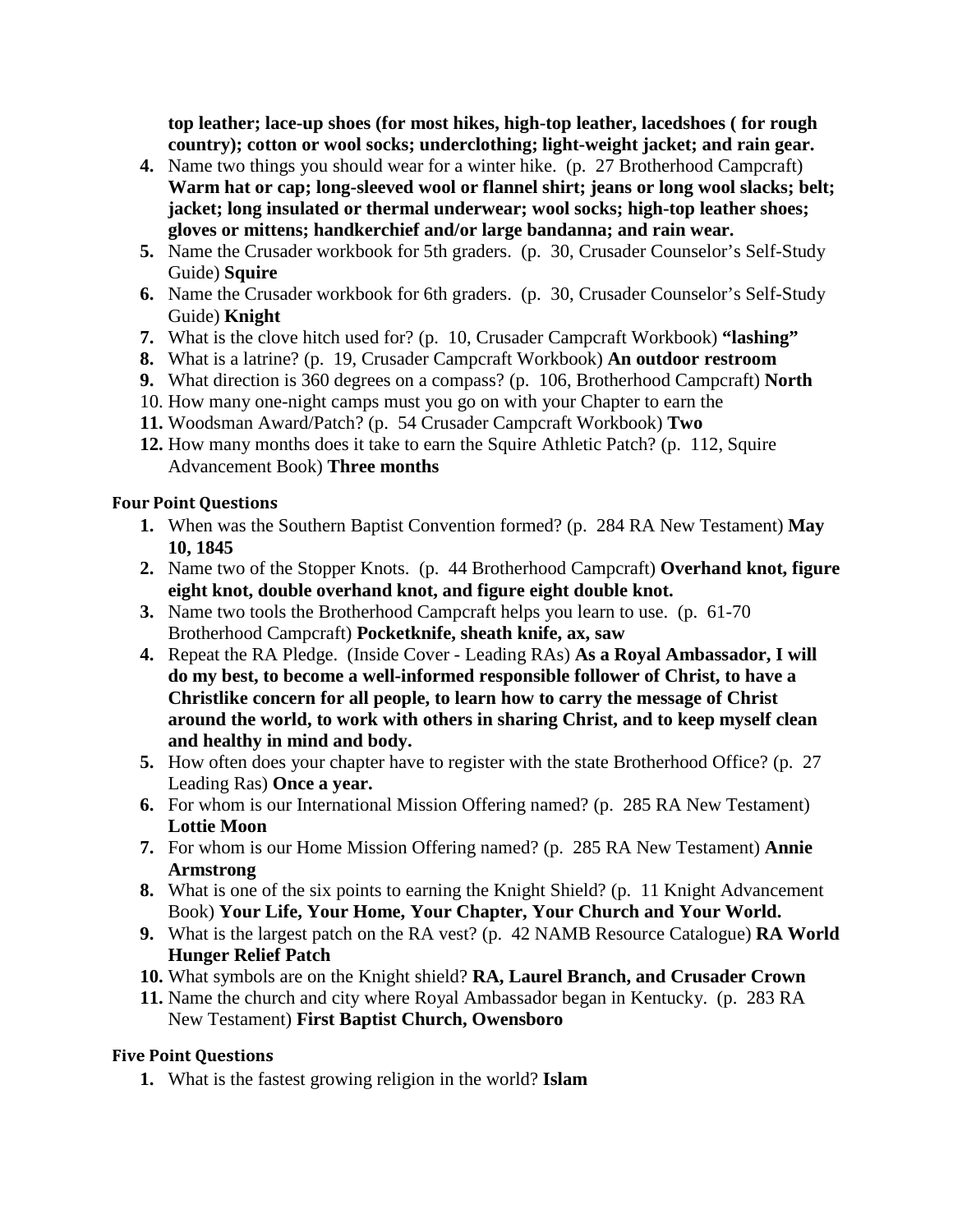- **2.** What are the five tasks of Brotherhood? (Chapter 6 of Leading RAs) **Engage in missions activities, teach missions, pray for and give to missions, develop personal ministry, and interpret and undergird the work of the church and denomination**
- **3.** Give three reasons why we use interest activities. (Chapter 5 of Leading RAs) **Interest boys in the chapter, interest boys outside the chapter, and help boys develop skills.**
- **4.** How long should a weekly chapter meeting be? (Chapter 5 Leading RAs) **1 hour to 1-1/2 hours**
- **5.** How many levels of advancement are there for RAs? (Chapter 5 Leading RAs) **3 levels for Lads and 3 levels for Crusaders**
- **6.** When was the Laymen's Missionary Movement of the Southern Baptist Convention organized? **1907**
- **7.** Who started the Royal Ambassadors? (Chapter 1 Leading RAs) **The Woman's Missionary Union (WMU)**

# **Challenger 1**

# **One Point Questions**

- 1. The dual purpose of Challengers is to \_\_\_\_\_\_\_\_\_\_\_\_\_ and \_\_\_\_\_\_\_\_ young men to be On Mission with God? **Equip and Mobilize** (Leading Challengers, Second Edition p. 16)
- 2. To become a Challengers, young men agree to, and sign the **\_\_\_\_\_\_\_\_\_\_\_\_\_\_** 
	- **\_\_\_\_\_\_\_\_\_\_\_\_\_\_. Comment Statement.** (Leading Challengers, Second Edition p. 18).
- 3. What are the two personal advancement plans of Challengers? **the Challengers Journey and the Challengers Quest** (Leading Challengers, Second Edition p. 24)
- **4.** What is the magazine for young men in Challengers called? **Go, Challengers Edition.**
- 5. Challengers is best described as a \_\_\_\_\_\_\_\_\_\_\_\_\_ \_\_\_\_\_\_\_\_\_\_\_ group for young men. **Mission Accountability** (Leading Challengers, Second Edition p. 6)
- 6. The heart of mission education is learning to go to the world with the **Gospel (**Leading Challengers, Second Edition p. 8)
- 7. Name any International, state, home, or associational missionary and where they currently serve.
- 8. What are two of the nine mission fields learned in Challengers? **My Life, My Family, My Church, My School, My Neighbors, My Association, My State, My Nation, My World** (Leading Challengers, Second Edition p. 13)
- 9.  $\blacksquare$  are important tools developed by the Youth Mission Education Team at the North American Mission Board for youth directors to mobilize their church youth groups to be on mission in one of the nine mission fields. **On Mission Youth Strategies** (Leading Challengers, Second Edition p. 9)
- 10. What is the definition of a Challenger? **Challengers are those who are commissioned to challenge non-Christians to trust and follow Jesus Christ. They also challenge fellow Christians to be On Mission with God.** (Leading Challengers, Second Edition p. 19)

# **Two Point Questions**

1. What are the general grades of young men who participate in Challengers? **Grades 7-12** (Leading Challengers, Second Edition p. 18)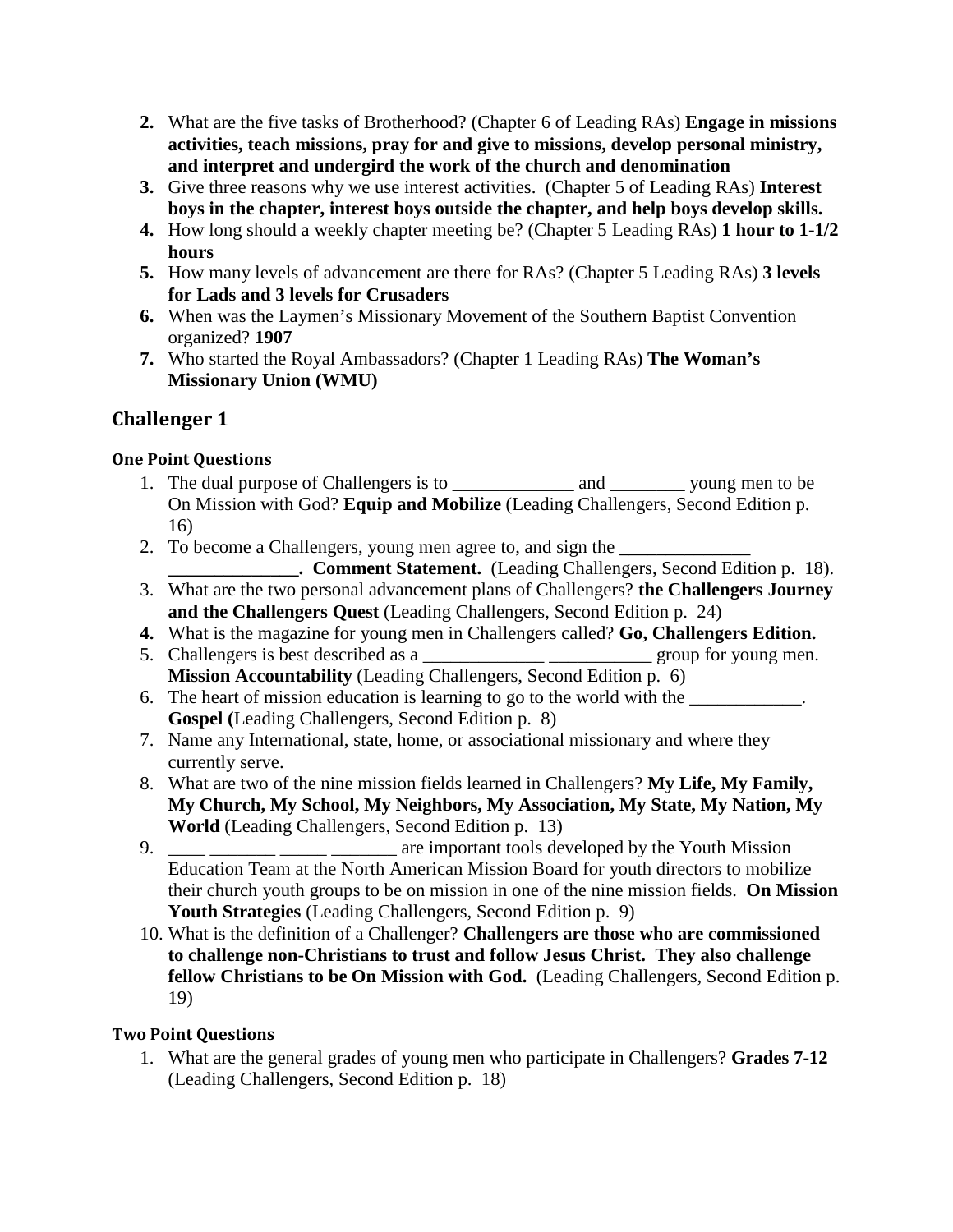- **2.** How does the Kentucky Brotherhood Department break down the grades of Challengers**? Challengers I, grades 7-9, and Challengers II, grades 10-12.**
- 3. What are the two of the four parts to becoming a member of a Challengers group? **Review the Challengers Commitment Statement, Become Familiar with the Challengers Logo, Memorize I Corithans 15:58, and Have a Challengers Vigil.**  (Leading Challengers, Second Edition p. 18)
- 4. What are the two five challenges that the mountains represent on the Challengers logo? **Academic, physical, emotional, social, as well as spiritual.** (Leading Challengers, Second Edition p. 19)
- 5. What is the Challengers Motto? **"Where Missions and Ministry Meet"** (Leading Challengers, Second Edition p. 19)
- 6. What are the four colors of the Challengers logo? **Red, Green, White and Blue** (Leading Challengers, Second Edition p. 19).
- 7. Who is the Director of Missions in your association?
- **8.** What special day in a missionary's life is set aside for prayer by all Southern Baptists? **Birthday**
- 9. The main purpose of Challenges interest activities is to and to \_\_\_\_\_\_\_\_\_\_\_\_\_\_\_\_\_\_\_\_\_\_\_\_\_. **attract and hold the attention of teenage guys, create an arena for relationships to grow.** (Leading Challengers, Second Edition p. 23)
- 10. Quote Romans 6:23. **For the wages of sin is death, but the gift of God is eternal life in Christ Jesus our Lord**. (NIV)

- 1. Quote the Challengers verse, I Corinthians 15:58: "**Therefore my dear brothers, stand firm. Let nothing move you. Always give yourselves fully to the work of the Lord, because you know that your labor in the Lord is not in vain."** (NIV, Leading Challengers, Second Edition p. 19)
- **2.** What is God's mission for all believers? **To reconcile all people to Himself**
- 3. Where is God's mission for all believers found? **2 Corinthians 5:18** "All this is from God, who reconciled us to himself through Christ and gave us the ministry of reconciliation." (NIV)
- 4. The purpose of the Challengers Quest advancement plan? **Reaching lost teenage young men for Christ.** (Leading Challengers, Second Edition p. 39)
- 5. How many advancement miles make up the Challengers Quest? **Two miles** (Leading Challengers, Second Edition p. 44)
- 6. Challengers learn that they cannot share Christ with others if they \_\_\_\_\_\_\_\_ \_\_\_\_\_\_\_\_\_ \_\_\_\_\_\_\_\_\_\_\_\_ Him in their own lives. **have not personally experienced**  (Leading Challengers, Second Edition p. 41)
- 7. What is the purpose of the Challengers Journey advancement plan? **Training and mobilizing Christian young men to be on mission with God.** (Leading Challengers, Second Edition p. 39)
- 8. What does each advancement mile of the Challengers Journey and the Challengers Quest require? **12 specific mission Bible studies and 12 mission projects called "mission challenges".** (Leading Challengers, Second Edition p. 40)
- 9. What is the mission of the Kentucky Men on Mission Department? **Partner with churches and associations, Promote missions as a way of life, Develop men as**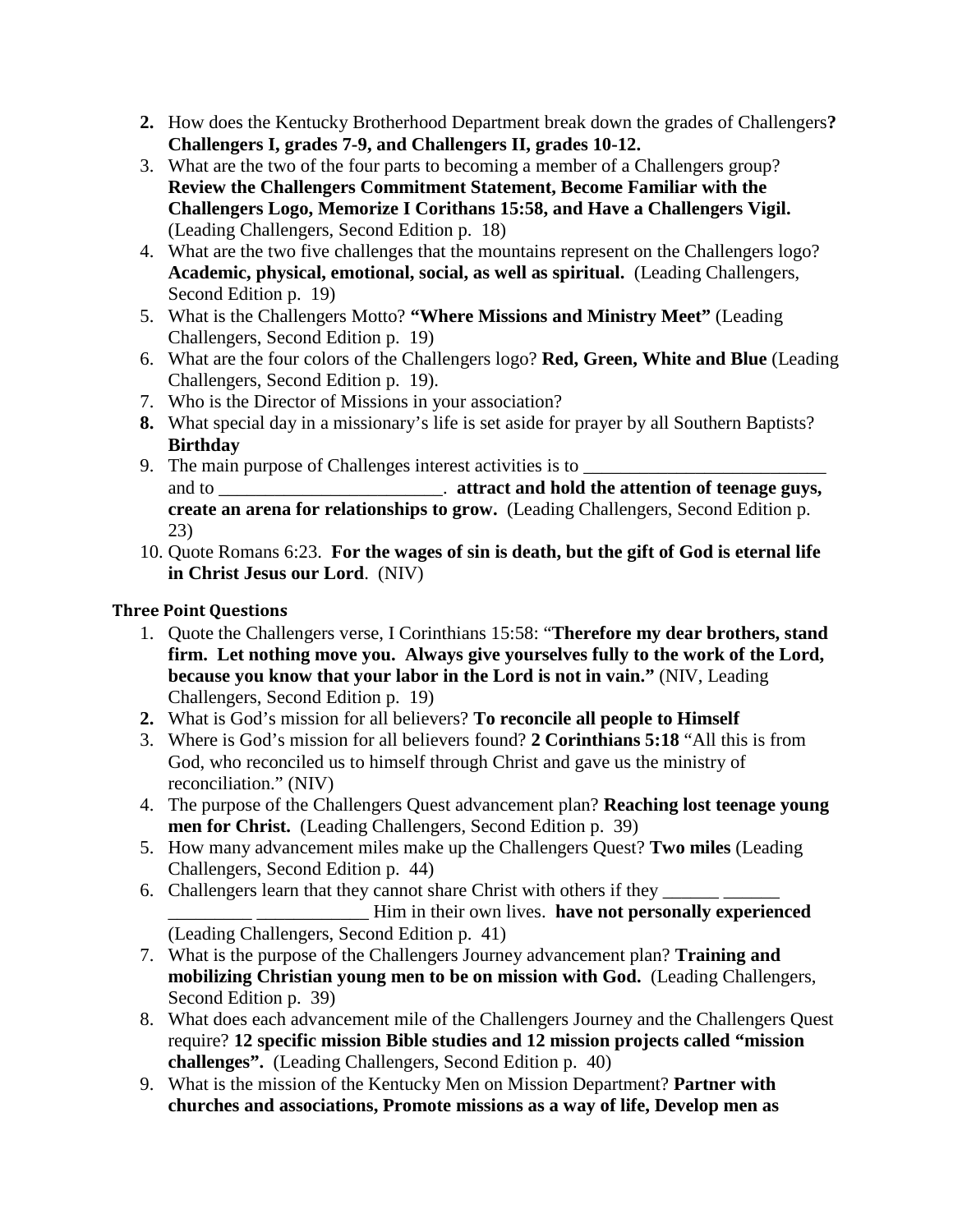**spiritual leaders, provide in missions activities for men and families, provide educational training for families.** (State Brotherhood office)

- 10. When did the Men's Movement in the SBC get its name Baptist Men on Mission? **1926** (BMOM Department) When did the BMOM become a Commission of the SBC? **1950** (Brotherhood Department)
- 11. When did the BMOM cease to be a Commission of the SBC? **June 19, 1997** (Baptist Men on Mission Dept.)

#### **Four Point Questions**

- 1. The BMOM Director for the State of Kentucky is? **Randy Foster** (BMOM Department)
- 2. What is the full name of the missionary to China for whom our International Mission Offering is named? **Charlotte Diggs Moon** (Brotherhood Department)
- 3. What is the purpose of regular Challengers Meetings**? To accomplish the dual purpose of Challengers: Equipping and Mobilization** (Leading Challengers, Second Edition p. 46)
- 4. Where are some meeting places for Challengers other than church**? Homes, or other places where the purpose of the meeting can be better served.** (Leading Challengers, Second Edition p. 46)
- 5. What are the essential requirements for scheduling Challengers meetings? **Regular and predictable** (Leading Challengers, Second Edition p. 47)
- 6. What do Challengers review at ever meeting? **Challengers Commitment Statement** (Leading Challengers, Second Edition p. 48)
- 7. Name one of the roles that the weekly testimony time during a Challengers meeting serves to meet? **Allows men in the church who are not already involved in Challengers to visit a meeting; Gives each challenger the change to practice sharing his own testimony; and allows Challenges to hear dozens of testimonies throughout each year.** (Leading Challengers, Second Edition p. 48)
- 8. Quote I Timothy 4:12: **"Don't let anyone look down on you because you are young, but set an example for the believers in speech, in life, in love, in faith and in purity**." (NIV)
- **9.** The Challengers \_\_\_\_\_\_\_\_\_\_\_\_\_\_\_\_\_\_\_\_\_\_\_\_\_\_\_\_\_ is a tool that helps Challengers to have focus, purpose, and continuity in their prayer life. **Prayer Journal** (Leading Challengers, Second Edition p. 48)
- **10.** What are the four major categories of social responsibility which seem to be common to all societies? (p. 22 Leading Challengers) **Responsibility to yourself, your mate, your children, and your society**
- **11.** 36. What are some examples of Rights of Passage? (p.22 Leading Challengers) **A 16 year- old gets his driver's license, an 18-year-old registers to vote, or in some states legal age for entering financial contracts and holding public office is 21.**
- **12.** What are the Challenger program resources? (p. 29 Leading Challengers) **Challenge magazine, student edition; Challenge magazine, leader edition; and the Leading Challengers manual**
- **13.** 38. What materials may also supplement the Challenger program? (p. 39 Leading Challengers) **World Changer materials**
- **14.** 39. Does the term "Student Edition" appear in the Challenge magazine student edition? (p. 30 Leading Challengers) **No**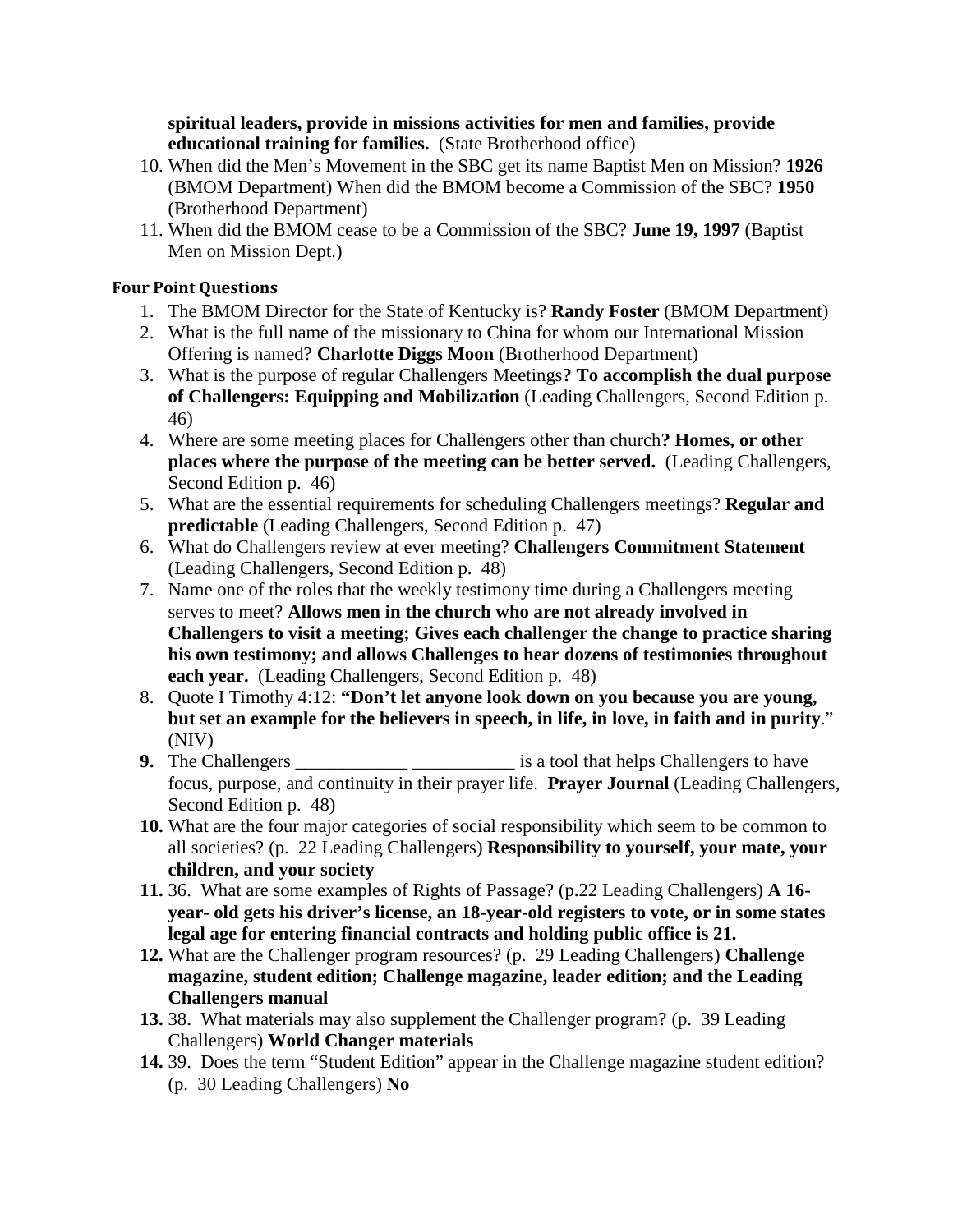- **15.** 40. When you see the Challenger figure in the magazine what will you find? (p. 30 Leading Challengers) **Suggested missions and ministry activities**
- **16.** 41. In the Challenge leader edition, where would you find teaching suggestions? (p. 30 Leading Challengers) **Inserted in the center of the magazine**

#### **Five Point Questions**

- **1.** What do Challenger sessions contain? (p. 30 Leading Challengers) **Introduction, an aim, preparations, and a list of objectives**
- **2.** What are the three sections for leading the Challenger topic? (p. 30 Leading Challengers) **Embark, Explore and Engage**
- **3.** What does the Embark section suggest? (p. 30 Leading Challengers) **Activities for the leader to use in beginning the session and introducing the study**
- **4.** What does the Explore section provide the leader with? (p. 30 Leading Challengers) **Information for guiding Challengers to examine the missions topic**
- **5.** What does the Engage section present? (p. 30 Leading Challengers) **Methods the leader may use to encourage young men to apply the study**
- **6.** Where can additional planning helps be found? (p. 30 Leading Challengers) **In the "How to Use" section on the contents page of Challenge magazine**
- **7.** What resources can be used every fourth meeting in the month? (p. 30 Leading Challengers) **World Changers resources**
- **8.** What people comprise the Challengers Leadership Team? (p. 34 Leading Challengers) **Ministerial staff, BMOM director, Challengers director, Challengers leaders, and Challengers student leaders**
- **9.** What are the Challenger Student Leader positions? (p. 37-38 Leading Challengers) **President, Reporter, Missions and Ministry Activities Leader, and Interest Activities Leader**
- **10.** What are some of the qualifications for a Challenger Leader? (p. 38 Leading Challengers) **Christlike character, active church membership, dependability, willingness to plan, willingness to share responsibility, agreement with the Challengers purpose, interest and faith in young men, teachable, patient, time and energy**

# **Challenger 2**

## **One Point Questions**

- **1.** What relationships do Challengers group meetings enhance? (p. 39 Leading Challengers) **Young men to Jesus Christ, young men to families, young men to church, young men to adults, and young men to peers.**
- **2.** What is the hub around which all other Challengers activities take place? (p. 39 Leading Challengers) **Challengers Study Sessions**
- **3.** Who can be in Challengers? (p. 40 Leading Challengers) **Young men in grades 7-12**
- **4.** What is Challengers? (p. 40 Leading Challengers) **A missions education and involvement program**
- **5.** Why have Challengers in a church? (p. 40 Leading Challengers) **The Challengers program is vital to training missions-minded churchmen**
- **6.** What is the Scripture a Challenger must memorize in order to be a member? (p. 41 Leading Challengers) **1 Cor. 15:58**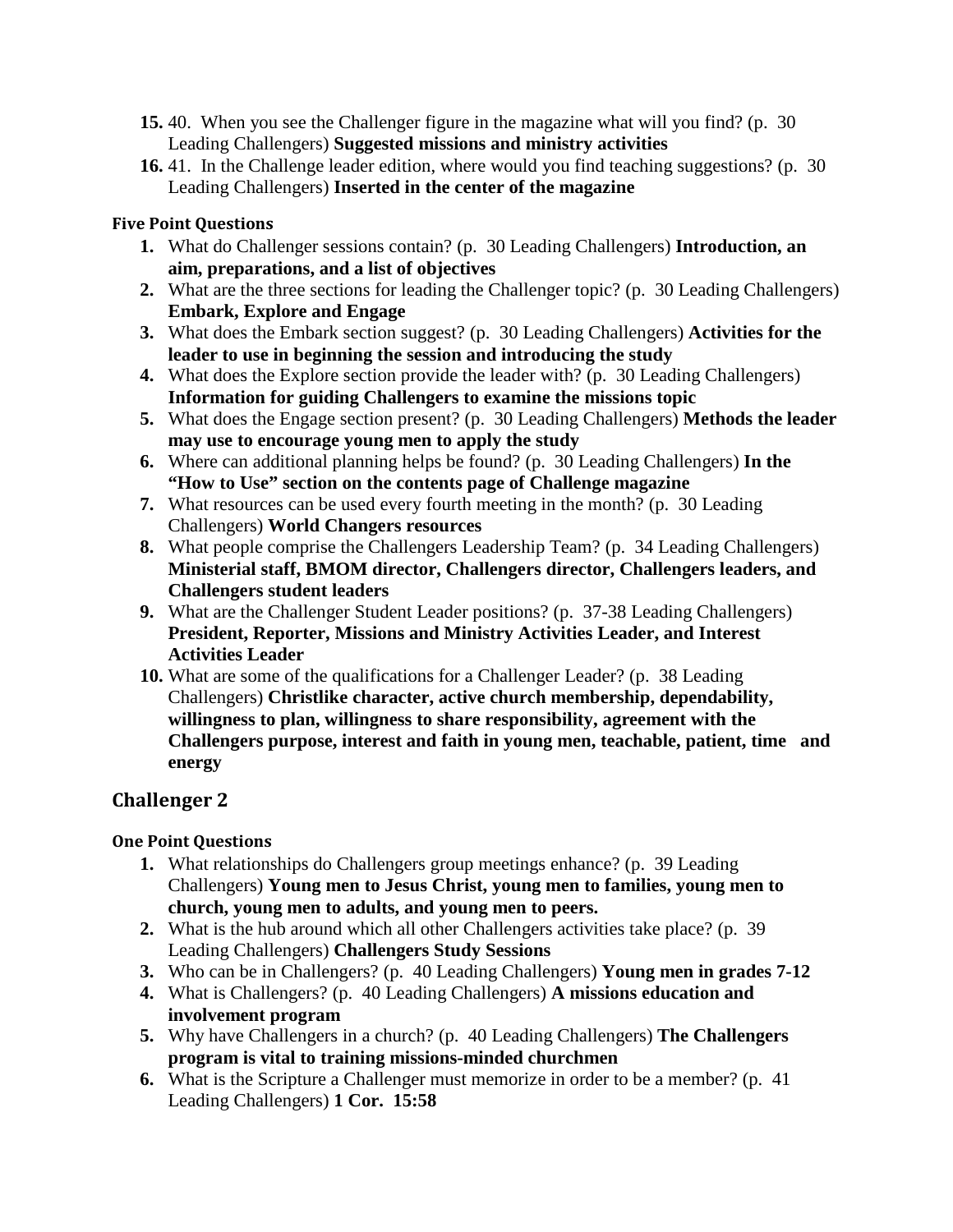- **7.** What should always be included in the first Challengers Meeting? (p. 41 Leading Challengers) **Registration of the Challengers group with the state BMOM Department**
- **8.** What is one Scripture tool you may use to lead someone to Christ? (p. 45 Leading Challengers) **The Roman Road**
- **9.** What is a Challenger's definition of Missions? (p. 46 Leading Challengers) **Work that Christians do to extend Christian witness and ministry beyond the local church and its programs**
- **10.** What is a Challenger's definition of Ministry? (p. 46 Leading Challengers) **Responding to the physical and spiritual needs within the local church**

## **Two Point Questions**

- **1.** In each issue of Challenge magazine there is an I.D. Card. What is the purpose of this card? (p. 46 Leading Challengers) **To assist Challengers in charting their personal development progress throughout the year**
- **2.** What are the two levels Challengers may earn awards in for a year? (p. 46 Leading Challengers) **The first mile and the second mile**
- **3.** What does the first mile award consist of? (p. 46 Leading Challengers) **24 activities (a minimum of 12 Bible studies and 12 missions and ministry activities or projects)**
- **4.** What does the second mile award consist of? (p. 46 Leading Challengers) **24 additional activities for a total of 48 activities (12 additional Bible studies, and 12 missions and ministry activities)**
- **5.** Can a Challenger work on the First Mile Award and the Second Mile Award at the same time? (p. 47 Leading Challengers) **Yes**
- **6.** How often is the Challenge magazine published? **Monthly**
- **7.** Where are the First and Second Mile star pins displayed on the Challengers Award Jacket? (p. 47 Leading Challengers) **On the Challengers Patch or on the chenille letter "C"**
- **8.** Who can display or wear the Challengers I.D. Card, Challengers Membership Pin, and the Challengers Membership Patch? (p. 48 Leading Challengers) **All Challengers, regardless of participation in personal development**
- **9.** How many times can a Challenger receive the National Award? (p. 48 Leading Challengers) **Once**
- **10.** Recite 1 Corinthians 15:58. **Therefore my dear brothers, stand firm. Let nothing move you. Always give yourselves fully to the work of the Lord, because you know that your labor in the Lord is not in vain.**

- **20.** What do the mountains on the Challengers Logo remind us of? ( p. 52 Leading Challengers) **The individual physical and spiritual challenges before us**
- **1.** What is the Challenger slogan? (p. 53 Leading Challengers) **"Where Missions and Ministry Meet"**
- **2.** What does the color red in the Challengers logo represent? (p. 53 Leading Challengers) **Sacrifice**
- **3.** What does the color blue in the Challengers logo represent? (p. 53 Leading Challengers) **Loyalty**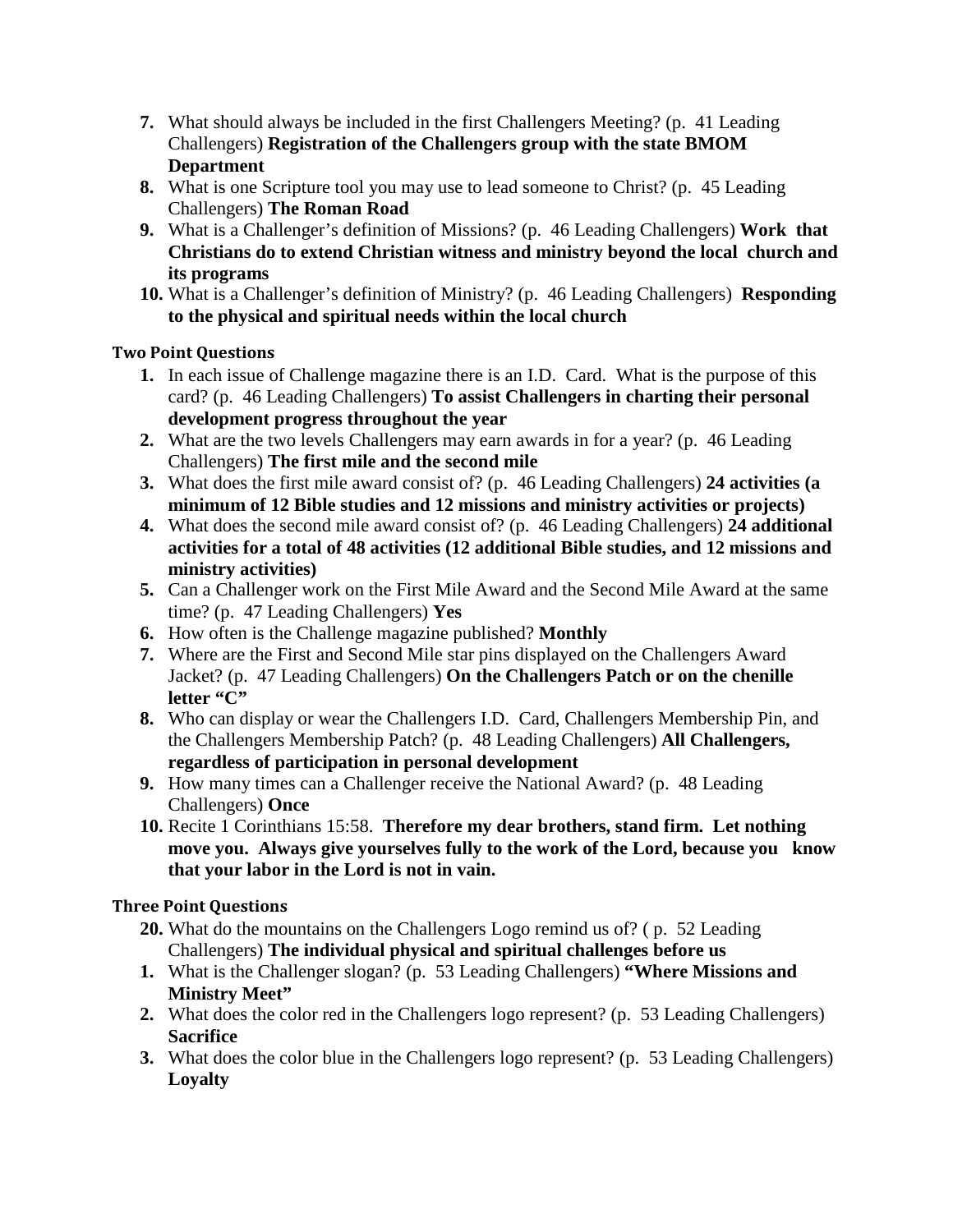- **4.** What does the color green in the Challengers logo represent? (p. 53 Leading Challengers) **Growth**
- **5.** What does the color white in the Challengers logo represent? (p. 53 Leading Challengers) **Purity**
- **6.** What is the Challengers Commitment Statement? (p. 53 Leading Challengers) **As a Challengers member, I will gather regularly with other young men for fellowship, missions study and mission action; encounter God daily through a time of personal prayer and Bible study; discover my own calling and gifts for service, witness and ministry; participate in ongoing missions and ministry opportunities through my church; give willingly to support missions around the world through the Cooperative Program; become an informed and responsible follower of Christ; and celebrate the Christian life through a commitment to weekly worship in my church.**
- **7.** What can the back of the Challenger I.D. card be used for? (p. 56 Leading Challengers) **Tracking involvement in personal development**
- **8.** Where can plans and suggestions for missions and ministry involvement be found? (p. 56 Leading Challengers) **Challenge magazine, leader edition**
- **9.** What does the "Challengers Personal Development Activities Worksheet" lead young men to do? (p. 56 Leading Challengers) **Research their church, association, state and Southern Baptist Convention**

## **Four Point Questions**

- 1. Why is the Challengers Commitment Statement review at every meeting**? So that Challengers can keep their On Mission promises and intentions fresh in tier minds.**  (Leading Challengers, Second Edition p. 48)
- 2. What three roles does the weekly testimony time in a Challengers meeting serve to meet? **Allows men in the church who are not already involved in Challengers to visit a meeting; Gives each challenger the change to practice sharing his own testimony; and allows Challenges to hear dozens of testimonies throughout each year.** (Leading Challengers, Second Edition p. 48)
- 3. The best Challengers meetings are \_\_\_\_\_\_\_\_\_\_ driven, \_\_\_\_\_\_\_\_\_\_-led, \_\_\_\_\_\_\_\_\_ powered, \_\_\_\_\_\_\_\_\_\_\_\_\_\_-oriented, \_\_\_\_\_\_\_\_\_\_\_\_\_\_\_\_\_\_\_\_\_\_\_-motivated, and \_\_\_\_\_\_\_\_\_\_-Based. **Calendar, Student, Prayer, Achievement, Accountability and Bible** (Leading Challengers, Second Edition p. 46)
- 4. What additional materials may be used once a month in conjunction with the fourth
- 5. The Challengers is a tool that helps Challengers to have focus, purpose, and continuity in their prayer life. **Prayer Journal** (Leading Challengers, Second Edition p. 48) Challengers study session? (p. 56 Leading Challengers) **World Changers resources**
- **6.** Where would one find the Challengers Leader's Covenant? **Page 67, Leading Challengers**
- **7.** How many times can a Challenger receive the National Award? (p. 70 Leading Challengers) **Only once**
- **8.** What are the requirements for a Challenger to meet before being nominated for the National Award? (p. 70 Leading Challengers) **He must complete an equivalent for four years of First and Second Mile personal development or a total of 192 projects over four or more years**